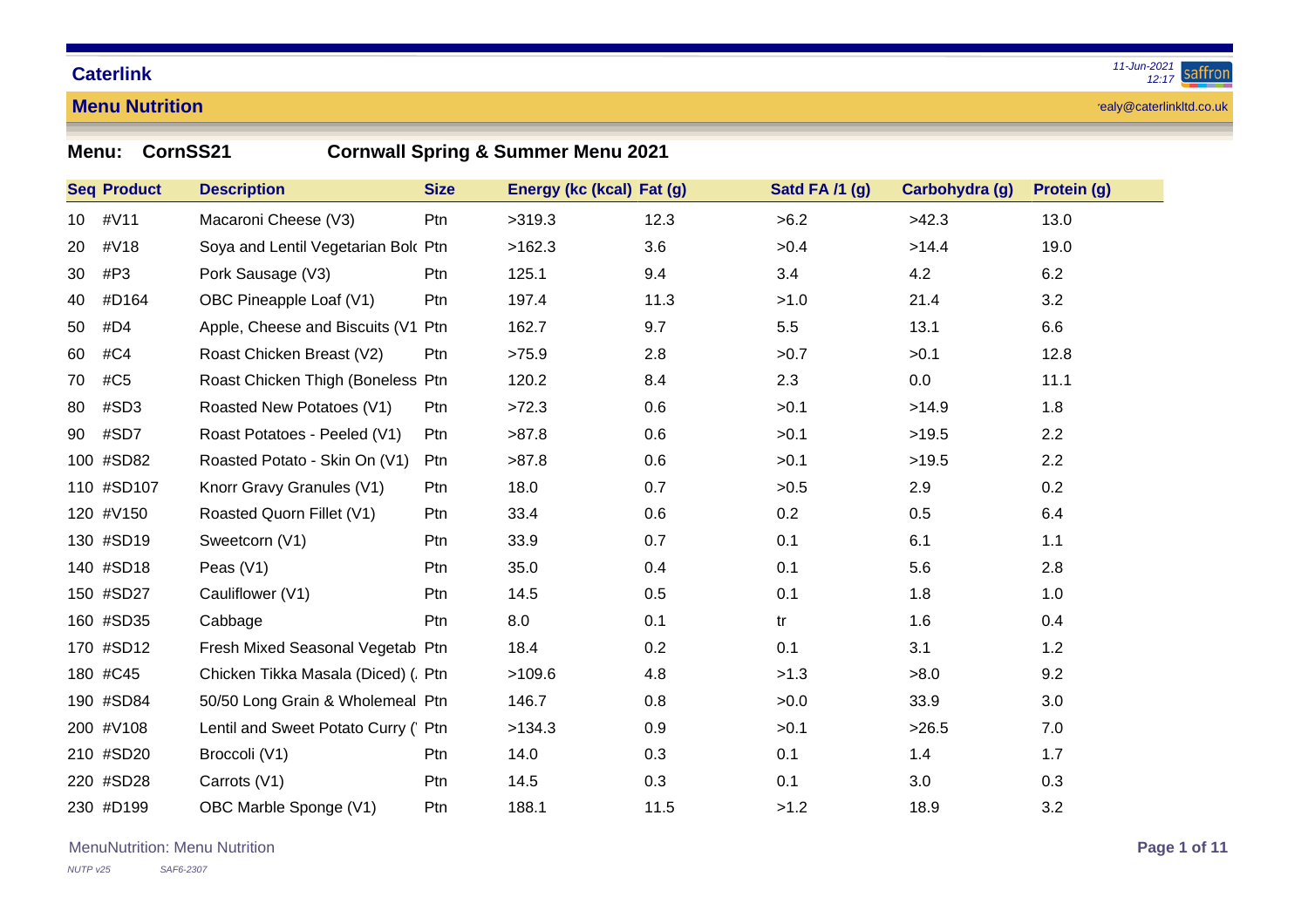| <b>Caterlink</b>      | 11-Jun-2021<br>sattror<br>12:17    |            |        |      |      |       |                          |  |  |
|-----------------------|------------------------------------|------------|--------|------|------|-------|--------------------------|--|--|
| <b>Menu Nutrition</b> |                                    |            |        |      |      |       | realy@caterlinkltd.co.uk |  |  |
| 240 #F1               | MSC Salmon Fish Fingers (V1) Ptn   |            | 161.2  | 7.3  | 0.7  | 13.5  | 11.2                     |  |  |
| 250 #F6               | MSC Fish Fingers (V1)              | Ptn        | 139.0  | 6.0  | 0.8  | 13.1  | 9.1                      |  |  |
| 260 #V49              | Wholemeal Cheese and Tomato Ptn    |            | 227.9  | 14.6 | 6.6  | 14.6  | 10.5                     |  |  |
| 270 #SD5              | Chips (Fryer or Oven) (V1)         | <b>Ptn</b> | 157.6  | 4.1  | 0.7  | 29.4  | 2.7                      |  |  |
| 280 #SD22             | Baked Beans (V1)                   | Ptn        | 37.5   | 0.3  | 0.1  | 6.8   | 2.5                      |  |  |
| 290 #D40              | Chocolate Cocoa Cookies (V3) Ptn   |            | 136.4  | 7.3  | >2.7 | 17.2  | 1.5                      |  |  |
| 300 #P19              | Phat Naked Sausage Roll 4 incl Ptn |            | 316.8  | 21.7 | 9.3  | 24.3  | 7.6                      |  |  |
| 310 #V160             | 20% PB Tomato Sauce Base (\ Ptn    |            | >75.1  | 1.0  | >0.1 | >15.3 | 2.8                      |  |  |
| 320 #SD11             | Pasta (Shells) (V2)                | Ptn        | 162.1  | 0.4  | 0.1  | 36.5  | 5.3                      |  |  |
| 330 #B38              | Cottage Pie/ Beef and Onion Pi Ptn |            | >218.5 | 5.3  | >2.2 | >34.3 | 10.5                     |  |  |
| 340 #V41              | Chickpea & Vegetable Hotpot (\ Ptn |            | >124.1 | 1.3  | >0.2 | >24.8 | 5.0                      |  |  |
| 350 #T1               | Roast Turkey (V1)                  | Ptn        | 99.6   | 2.8  | 0.8  | 0.0   | 18.7                     |  |  |
| 360 #B4               | Roast Beef (V2)                    | Ptn        | 59.5   | 1.7  | 0.7  | 0.0   | 11.0                     |  |  |
| 370 #P5               | Roast Gammon (V2)                  | Ptn        | 86.9   | 5.2  | 1.8  | 0.0   | 9.9                      |  |  |
| 380 #P10              | <b>Roast Pork Shoulder</b>         | Ptn        | 50.3   | 1.7  | 0.6  | 0.0   | 8.6                      |  |  |
| 390 #C48              | Sausage Pasta Bake (Chicken) Ptn   |            | >302.7 | 7.5  | >2.7 | >50.0 | 11.7                     |  |  |
| 400 #SD50             | Garlic Flavoured Bread (made) Ptn  |            | >38.8  | 0.5  | >0.1 | >7.5  | 1.4                      |  |  |
| 410 #V62              | Chickpea Aloo Chaat (V2)           | Ptn        | >56.3  | 1.1  | >0.1 | >9.6  | 2.8                      |  |  |
| 420 #F3               | Fish in Batter (V1)                | Ptn        | 110.5  | 4.2  | 0.4  | 11.0  | 6.5                      |  |  |
| 430 #V24              | Red Pepper and Cheese Frittat: Ptn |            | 200.7  | 14.5 | >7.9 | 4.1   | 13.9                     |  |  |
| 440 #D71              | Apple Crumble (V3)                 | Ptn        | >273.7 | 12.5 | 4.3  | >38.4 | 3.9                      |  |  |
| 450 #D2               | Custard Sauce (V4)                 | Ptn        | 52.0   | 1.2  | 0.8  | 8.2   | 2.5                      |  |  |
| 460 #D198             | OBC Chocolate Drizzle Cake (V Ptn  |            | 200.4  | 12.0 | >1.5 | 19.9  | 3.6                      |  |  |
| 470 #D9               | Pear and Ginger Slice (V1)         | Ptn        | 183.0  | 7.0  | >0.7 | 28.0  | 3.2                      |  |  |
| 480 #D194             | Orange and Lemon Shortbread Ptn    |            | 118.8  | 5.5  | 2.0  | 17.1  | 1.4                      |  |  |
| 490 #V5               | French Bread Cheese and Tom Ptn    |            | 257.4  | 8.7  | >4.8 | 35.8  | 11.3                     |  |  |
|                       |                                    |            |        |      |      |       |                          |  |  |

MenuNutrition: Menu Nutrition **Page 2 of 11**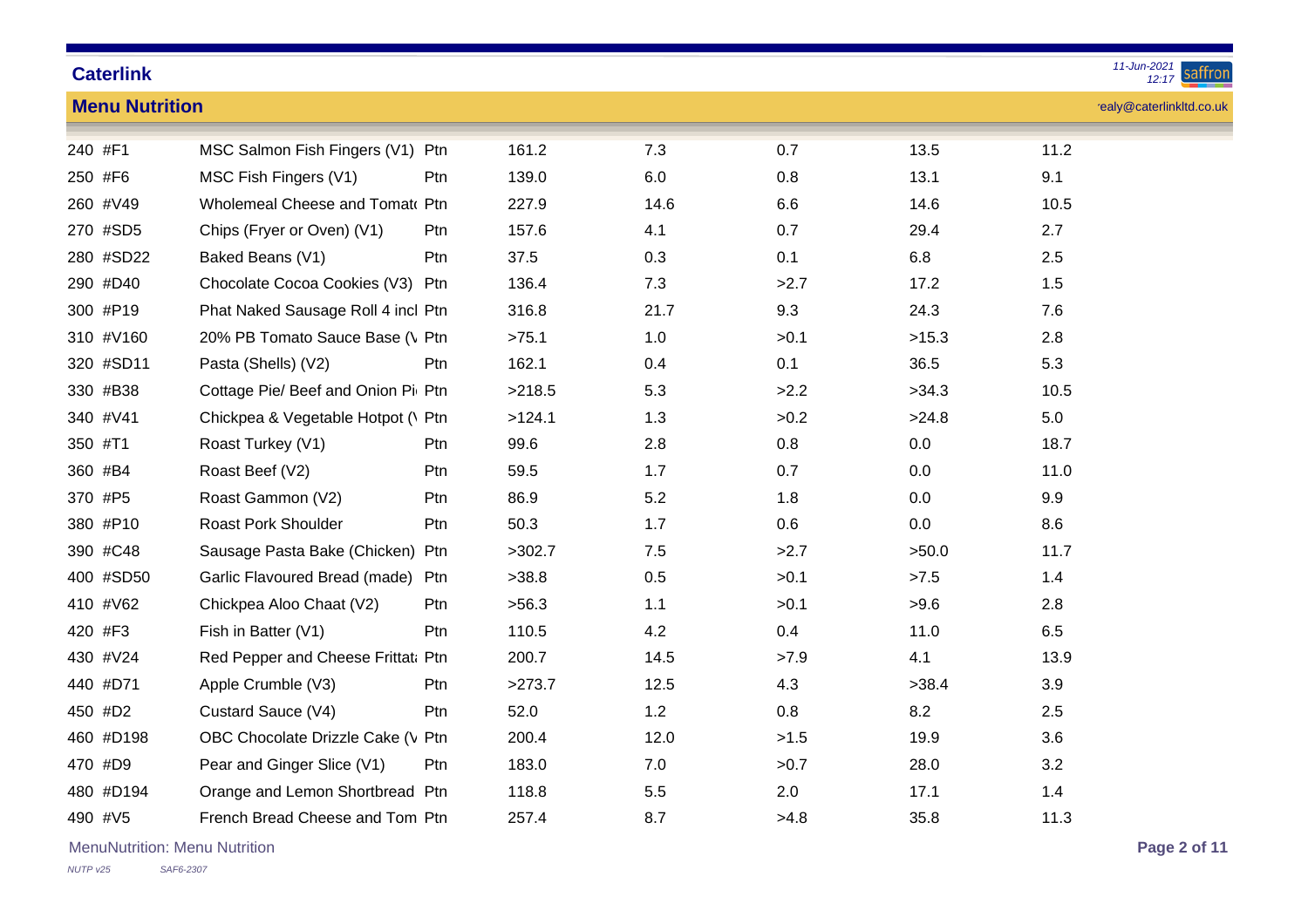|                         | 11-Jun-2021<br><b>Caterlink</b><br>saffron<br>12:17 |             |                      |         |                |                       |                          |  |  |  |
|-------------------------|-----------------------------------------------------|-------------|----------------------|---------|----------------|-----------------------|--------------------------|--|--|--|
| <b>Menu Nutrition</b>   |                                                     |             |                      |         |                |                       | realy@caterlinkltd.co.uk |  |  |  |
| 500 #SD88               | BBQ Baked Beans (V2)                                | Ptn         | 41.7                 | 0.3     | 0.1            | 7.8                   | 2.5                      |  |  |  |
| 510 #C21                | Chicken & Sweetcorn Pie (Puff Ptn                   |             | >233.8               | 14.9    | >5.6           | >14.7                 | 11.7                     |  |  |  |
| 520 #SD2                | New Potatoes (Steamed or Boil Ptn                   |             | 81.6                 | 0.1     | 0.1            | 17.9                  | 2.2                      |  |  |  |
| 530 #V161               | Phat Mexican Bean Vegan Roll Ptn                    |             | 244.8                | 13.7    | 8.3            | 27.6                  | 4.4                      |  |  |  |
| 540 #SD6                | Potato Wedges (Made & Oven I Ptn                    |             | >90.9                | 0.2     | >0.1           | >21.2                 | 2.4                      |  |  |  |
| 550 #B15                | Chilli Con Carne (APP) (V4)                         | Ptn         | >91.3                | 3.7     | >1.4           | >8.3                  | 7.5                      |  |  |  |
| 560 #V51                | Broccoli Pasta Bake (V2)                            | Ptn         | >310.2               | 13.4    | >6.8           | >35.8                 | 14.4                     |  |  |  |
| 570 #V138               | Five Bean Chilli (V2)                               | Ptn         | >50.8                | 0.7     | >0.1           | >9.0                  | 3.1                      |  |  |  |
| 580 #SD47               | Coleslaw (V4)                                       | Ptn         | 35.4                 | 2.6     | 0.2            | 2.7                   | 0.4                      |  |  |  |
| 590 #SD25               | Mixed Salad (V1)                                    | Ptn         | 4.5                  | 0.0     | 0.0            | 0.6                   | 0.5                      |  |  |  |
| 600 #SD24               | Green Beans (V1)                                    | Ptn         | 13.0                 | 0.2     | 0.0            | 2.0                   | 1.1                      |  |  |  |
| 610 #D173               | OBC Banana Sponge (V1)                              | Ptn         | 199.4                | 11.4    | >1.0           | 21.9                  | 3.3                      |  |  |  |
| 620 #D166               | Peaches (V1)                                        | Ptn         | 19.5                 | tr      | tr             | 4.9                   | 0.3                      |  |  |  |
| 630 #D13                | Ice Cream (V2)                                      | Ptn         | 101.4                | 4.9     | 3.1            | 13.2                  | 1.9                      |  |  |  |
| 640 #D170               | OBC Chocolate and Mandarin E Ptn                    |             | 187.5                | 11.9    | 1.4            | 17.6                  | 3.2                      |  |  |  |
| 650 #D85                | Oaty Cookies (V1)                                   | Ptn         | 145.3                | 7.8     | 2.7            | 18.0                  | 2.0                      |  |  |  |
| 660 #V167               | Quorn Vegan Cumberland Saus Ptn                     |             | 111.0                | $5.0\,$ | 1.9            | 6.5                   | 9.0                      |  |  |  |
| 670 #SD8                | Spaghetti (V2)                                      | Ptn         | 174.8                | 0.7     | 0.1            | 39.1                  | 5.5                      |  |  |  |
| 680 #C39                | Herby Roast Chicken Drumstick Ptn                   |             | 239.0                | 15.6    | >4.2           | 0.0                   | 24.5                     |  |  |  |
| <b>Seq Product</b>      | <b>Description</b>                                  | <b>Size</b> | <b>NME Sugar (g)</b> | NSP (g) | Vitamin A (µg) | <b>Vitamin C (mg)</b> | Zinc (mg)                |  |  |  |
| #V11<br>10 <sup>°</sup> | Macaroni Cheese (V3)                                | Ptn         | (0.1)                | >1.8    | >133.4         | >1.7                  | >1.6                     |  |  |  |
| #V18<br>20              | Soya and Lentil Vegetarian Bolc Ptn                 |             | (3.1)                | >2.3    | >45.0          | 15.5                  | 2.1                      |  |  |  |
| #P3<br>30               | Pork Sausage (V3)                                   | Ptn         | (0.6)                | 0.3     | tr             | 2.1                   | 0.6                      |  |  |  |
| #D164<br>40             | OBC Pineapple Loaf (V1)                             | Ptn         | (6.0)                | 0.6     | 17.7           | 1.3                   | 0.3                      |  |  |  |
| #D4<br>50               | Apple, Cheese and Biscuits (V1 Ptn                  |             | (0.0)                | 0.7     | 85.8           | 1.0                   | 0.9                      |  |  |  |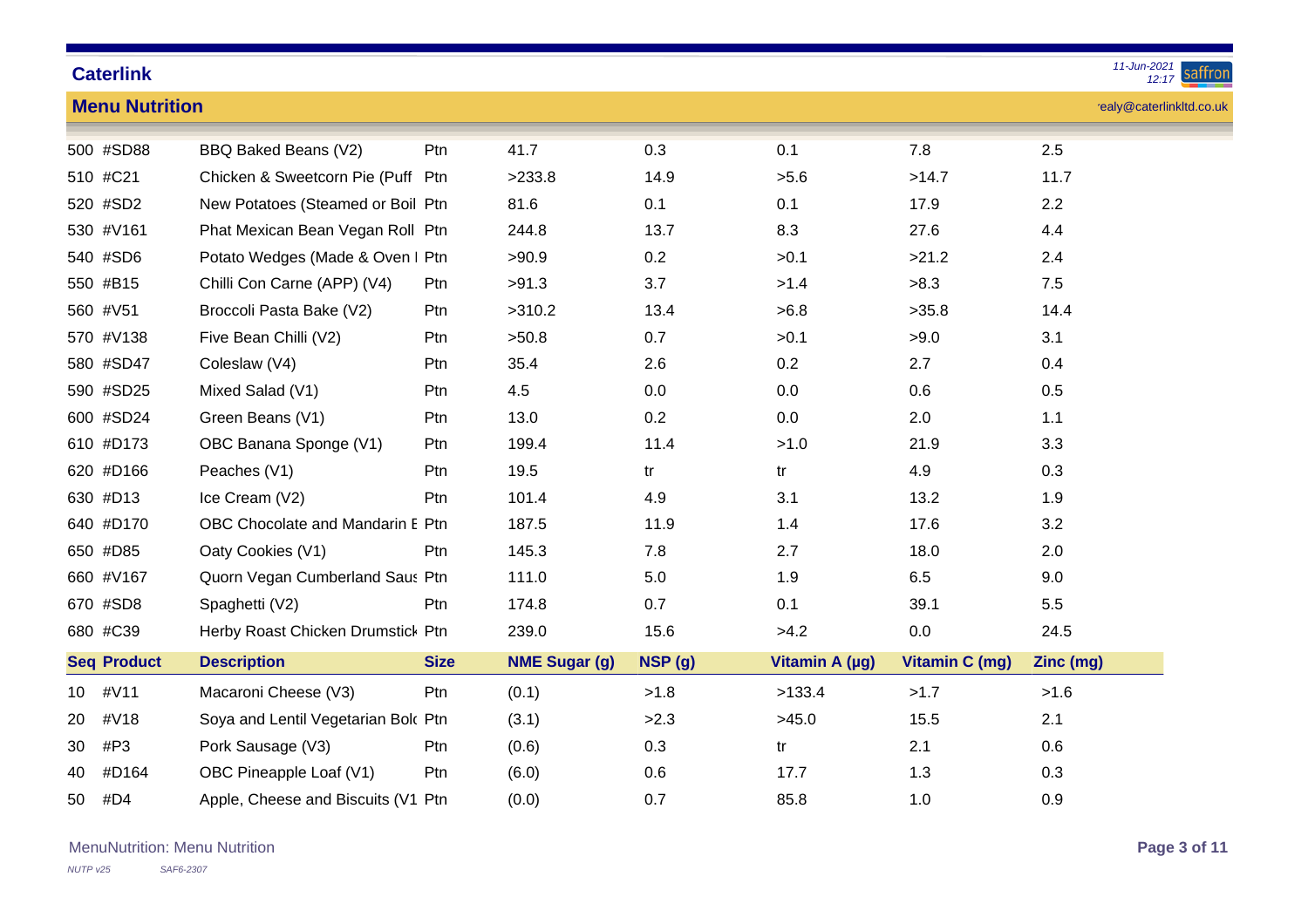|    | 11-Jun-2021<br><b>Caterlink</b><br>sattror<br>12:17 |                                      |            |             |         |       |         |                          |  |  |
|----|-----------------------------------------------------|--------------------------------------|------------|-------------|---------|-------|---------|--------------------------|--|--|
|    | <b>Menu Nutrition</b>                               |                                      |            |             |         |       |         | realy@caterlinkltd.co.uk |  |  |
| 60 | #C4                                                 | Roast Chicken Breast (V2)            | Ptn        | (0.1)       | >0.0    | >0.2  | 0.0     | 0.5                      |  |  |
| 70 | #C5                                                 | Roast Chicken Thigh (Boneless Ptn    |            | (0.0)       | $0.0\,$ | 18.2  | 0.0     | 0.9                      |  |  |
| 80 | #SD3                                                | Roasted New Potatoes (V1)            | <b>Ptn</b> | (0.0)       | >0.9    | >0.2  | 7.0     | 0.2                      |  |  |
| 90 | #SD7                                                | Roast Potatoes - Peeled (V1)         | Ptn        | (0.0)       | >1.2    | >0.1  | 5.2     | 0.4                      |  |  |
|    | 100 #SD82                                           | Roasted Potato - Skin On (V1)        | Ptn        | (0.0)       | >1.2    | >0.1  | 5.2     | 0.4                      |  |  |
|    | 110 #SD107                                          | Knorr Gravy Granules (V1)            | Ptn        | (0.1)       | >0.0    | >0.0  | 0.0     | 0.0                      |  |  |
|    | 120 #V150                                           | Roasted Quorn Fillet (V1)            | Ptn        | (0.4)       | ?       | 0.0   | $0.0\,$ | 3.2                      |  |  |
|    | 130 #SD19                                           | Sweetcorn (V1)                       | Ptn        | (0.0)       | 1.1     | 0.5   | 10.4    | 0.2                      |  |  |
|    | 140 #SD18                                           | Peas $(V1)$                          | Ptn        | (0.0)       | 2.0     | 3.8   | $6.0\,$ | 0.4                      |  |  |
|    | 150 #SD27                                           | Cauliflower (V1)                     | Ptn        | (0.0)       | $0.8\,$ | 0.0   | 15.0    | 0.1                      |  |  |
|    | 160 #SD35                                           | Cabbage                              | Ptn        | ?           | 0.7     | 0.0   | 9.0     | 0.1                      |  |  |
|    | 170 #SD12                                           | Fresh Mixed Seasonal Vegetab Ptn     |            | (0.0)       | 1.2     | 65.6  | 13.6    | 0.2                      |  |  |
|    | 180 #C45                                            | Chicken Tikka Masala (Diced) (. Ptn  |            | (1.1)       | >1.3    | >16.4 | 4.3     | 0.8                      |  |  |
|    | 190 #SD84                                           | 50/50 Long Grain & Wholemeal Ptn     |            | (0.0)       | 0.4     | 0.0   | $0.0\,$ | 0.6                      |  |  |
|    | 200 #V108                                           | Lentil and Sweet Potato Curry (' Ptn |            | (2.3)       | >4.7    | >66.3 | 26.0    | 1.1                      |  |  |
|    | 210 #SD20                                           | Broccoli (V1)                        | Ptn        | (0.0)       | 1.2     | 8.3   | 22.0    | 0.2                      |  |  |
|    | 220 #SD28                                           | Carrots (V1)                         | Ptn        | (0.0)       | 1.1     | 154.2 | 1.5     | 0.1                      |  |  |
|    | 230 #D199                                           | OBC Marble Sponge (V1)               | Ptn        | (5.3)       | 0.6     | 16.9  | 0.0     | 0.4                      |  |  |
|    | 240 #F1                                             | MSC Salmon Fish Fingers (V1) Ptn     |            | ?           | 1.0     | 5.3   | tr      | 0.4                      |  |  |
|    | 250 #F6                                             | MSC Fish Fingers (V1)                | Ptn        | $\tilde{?}$ | $1.0$   | tr    | tr      | 0.3                      |  |  |
|    | 260 #V49                                            | Wholemeal Cheese and Tomato Ptn      |            | (0.0)       | 1.8     | 177.3 | >5.0    | >1.4                     |  |  |
|    | 270 #SD5                                            | Chips (Fryer or Oven) (V1)           | Ptn        | (0.0)       | 2.3     | 0.0   | $0.8\,$ | 0.3                      |  |  |
|    | 280 #SD22                                           | Baked Beans (V1)                     | Ptn        | $\tilde{?}$ | 1.9     | 0.3   | tr      | 0.3                      |  |  |
|    | 290 #D40                                            | Chocolate Cocoa Cookies (V3) Ptn     |            | (4.8)       | 0.6     | 73.3  | >0.0    | >0.2                     |  |  |
|    | 300 #P19                                            | Phat Naked Sausage Roll 4 incl Ptn   |            | ?           | 2.4     | tr    | 1.8     | 0.6                      |  |  |
|    | 310 #V160                                           | 20% PB Tomato Sauce Base (\ Ptn      |            | (1.5)       | >2.1    | >55.2 | 20.0    | 0.4                      |  |  |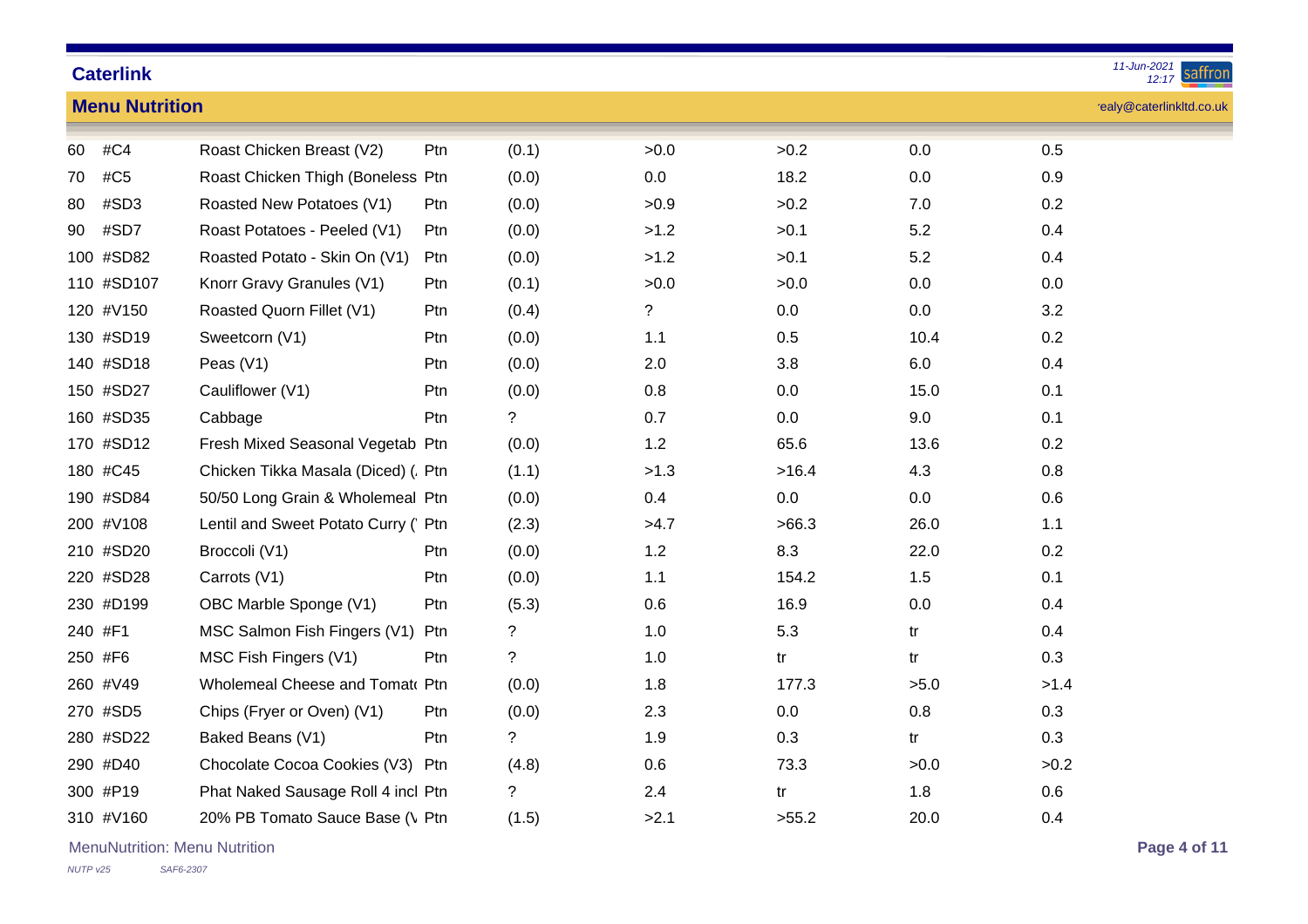| <b>Caterlink</b>      |                                    |            |             |      |        |                | 11-Jun-2021<br>saffron<br>12:17 |
|-----------------------|------------------------------------|------------|-------------|------|--------|----------------|---------------------------------|
| <b>Menu Nutrition</b> |                                    |            |             |      |        |                | realy@caterlinkltd.co.uk        |
| 320 #SD11             | Pasta (Shells) (V2)                | Ptn        | $\tilde{?}$ | 3.0  | 0.0    | 0.0            | 0.7                             |
| 330 #B38              | Cottage Pie/ Beef and Onion Pi Ptn |            | (0.6)       | >3.3 | >40.1  | >14.0          | >1.9                            |
| 340 #V41              | Chickpea & Vegetable Hotpot (\ Ptn |            | (0.6)       | >3.1 | >47.3  | 23.3           | 0.7                             |
| 350 #T1               | Roast Turkey (V1)                  | Ptn        | (0.0)       | 0.0  | tr     | 0.0            | 1.5                             |
| 360 #B4               | Roast Beef (V2)                    | Ptn        | (0.0)       | 0.0  | tr     | $0.0\,$        | 1.9                             |
| 370 #P5               | Roast Gammon (V2)                  | Ptn        | (0.0)       | 0.0  | tr     | tr             | 0.9                             |
| 380 #P10              | Roast Pork Shoulder                | Ptn        | (0.0)       | 0.0  | tr     | $0.0\,$        | 1.1                             |
| 390 #C48              | Sausage Pasta Bake (Chicken) Ptn   |            | (0.4)       | >4.2 | >33.9  | >9.8           | >1.0                            |
| 400 #SD50             | Garlic Flavoured Bread (made)      | Ptn        | (0.3)       | >0.7 | >0.1   | 0.2            | 0.2                             |
| 410 #V62              | Chickpea Aloo Chaat (V2)           | Ptn        | (0.0)       | >1.7 | >2.6   | 2.2            | 0.4                             |
| 420 #F3               | Fish in Batter (V1)                | Ptn        | $\ddot{?}$  | 1.6  | ?      | $\overline{?}$ | $\overline{?}$                  |
| 430 #V24              | Red Pepper and Cheese Frittat: Ptn |            | (0.0)       | >0.4 | 193.8  | 22.5           | 1.8                             |
| 440 #D71              | Apple Crumble (V3)                 | Ptn        | (5.3)       | >2.6 | 112.2  | >3.0           | >0.6                            |
| 450 #D2               | Custard Sauce (V4)                 | Ptn        | (1.1)       | 0.0  | 15.9   | 1.4            | 0.3                             |
| 460 #D198             | OBC Chocolate Drizzle Cake (V Ptn  |            | (6.3)       | 0.9  | 16.9   | 0.0            | 0.5                             |
| 470 #D9               | Pear and Ginger Slice (V1)         | Ptn        | (7.2)       | >1.1 | 10.5   | 0.6            | 0.3                             |
| 480 #D194             | Orange and Lemon Shortbread Ptn    |            | (5.3)       | >0.6 | 56.1   | >4.6           | >0.1                            |
| 490 #V5               | French Bread Cheese and Tom Ptn    |            | (0.1)       | >1.7 | >91.2  | 2.3            | 1.5                             |
| 500 #SD88             | BBQ Baked Beans (V2)               | Ptn        | (0.7)       | 1.9  | 0.8    | 0.1            | 0.3                             |
| 510 #C21              | Chicken & Sweetcorn Pie (Puff Ptn  |            | (0.1)       | >0.9 | >34.7  | >5.2           | >0.8                            |
| 520 #SD2              | New Potatoes (Steamed or Boil Ptn  |            | (0.0)       | 1.1  | 0.0    | 8.4            | 0.2                             |
| 530 #V161             | Phat Mexican Bean Vegan Roll Ptn   |            | (1.6)       | 3.6  | 196.1  | 4.5            | 0.7                             |
| 540 #SD6              | Potato Wedges (Made & Oven I Ptn   |            | (0.0)       | >1.3 | >0.0   | 5.6            | 0.4                             |
| 550 #B15              | Chilli Con Carne (APP) (V4)        | <b>Ptn</b> | (0.2)       | >1.7 | >13.4  | 9.4            | 1.4                             |
| 560 #V51              | Broccoli Pasta Bake (V2)           | Ptn        | (0.0)       | >5.3 | >147.1 | >14.7          | >2.5                            |
| 570 #V138             | Five Bean Chilli (V2)              | Ptn        | (0.7)       | >2.3 | >13.6  | 21.9           | 0.4                             |

MenuNutrition: Menu Nutrition **Page 5 of 11**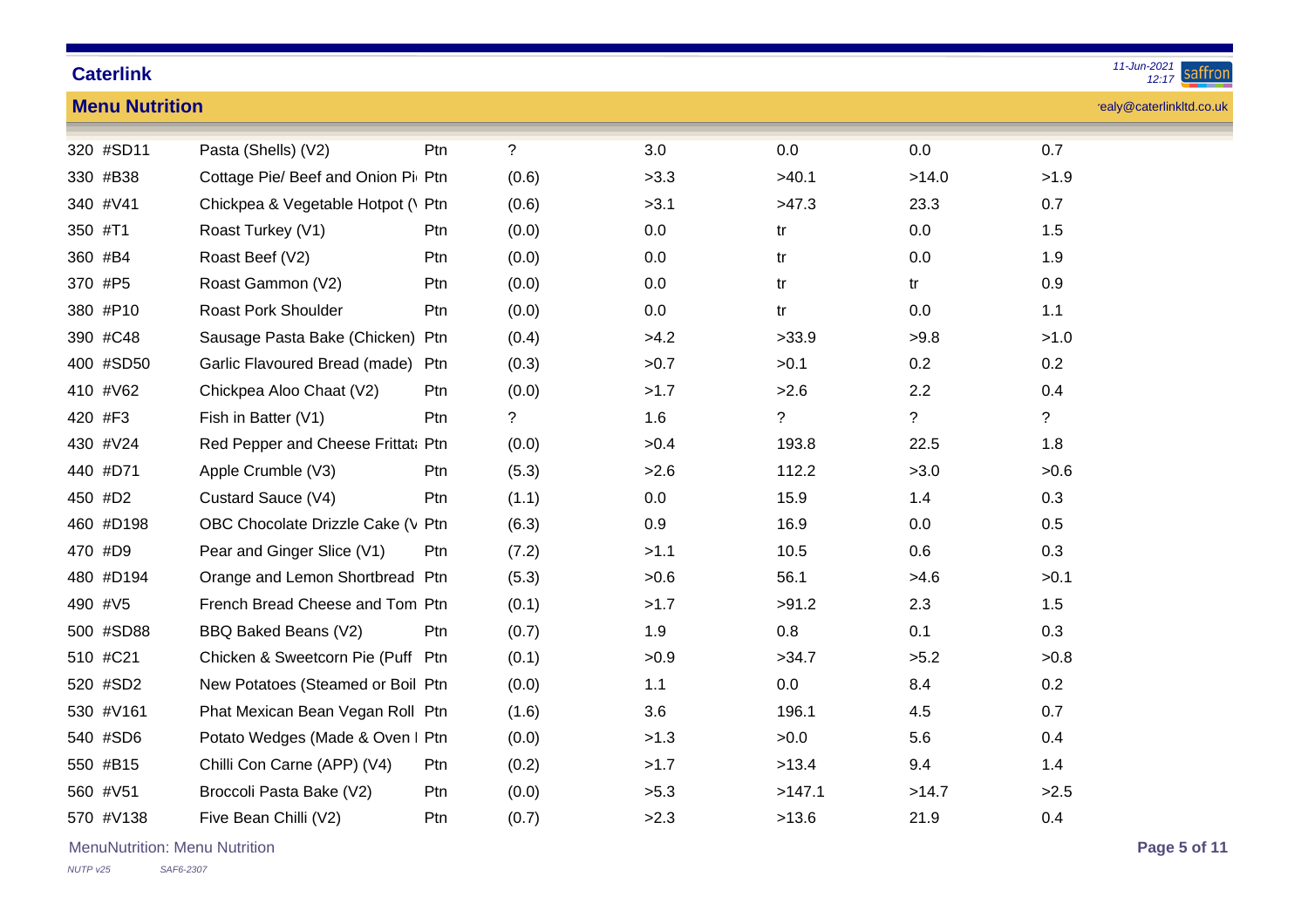|    | 11-Jun-2021<br><b>Caterlink</b><br>saffron<br>12:17 |                                     |             |           |             |                     |                |                |                          |  |
|----|-----------------------------------------------------|-------------------------------------|-------------|-----------|-------------|---------------------|----------------|----------------|--------------------------|--|
|    | <b>Menu Nutrition</b>                               |                                     |             |           |             |                     |                |                | realy@caterlinkltd.co.uk |  |
|    | 580 #SD47                                           | Coleslaw (V4)                       | Ptn         | (0.4)     | 0.6         | >21.1               | 5.4            | 0.1            |                          |  |
|    | 590 #SD25                                           | Mixed Salad (V1)                    | Ptn         | (0.0)     | 0.5         | 0.7                 | 0.4            | 0.1            |                          |  |
|    | 600 #SD24                                           | Green Beans (V1)                    | Ptn         | (0.0)     | 1.3         | 2.0                 | 3.0            | 0.2            |                          |  |
|    | 610 #D173                                           | OBC Banana Sponge (V1)              | Ptn         | (5.3)     | 0.6         | 17.8                | 0.9            | 0.3            |                          |  |
|    | 620 #D166                                           | Peaches (V1)                        | Ptn         | (2.4)     | 0.4         | 0.9                 | 3.0            | 0.1            |                          |  |
|    | 630 #D13                                            | Ice Cream (V2)                      | Ptn         | (8.1)     | tr          | 64.5                | 0.6            | 0.2            |                          |  |
|    | 640 #D170                                           | OBC Chocolate and Mandarin E Ptn    |             | (6.7)     | 0.8         | 17.3                | 2.2            | 0.5            |                          |  |
|    | 650 #D85                                            | Oaty Cookies (V1)                   | Ptn         | (4.1)     | 1.1         | 73.3                | >0.0           | >0.3           |                          |  |
|    | 660 #V167                                           | Quorn Vegan Cumberland Saus Ptn     |             | ?         | $3.0\,$     | $\tilde{?}$         | $\overline{?}$ | $\overline{?}$ |                          |  |
|    | 670 #SD8                                            | Spaghetti (V2)                      | Ptn         | (0.0)     | 1.9         | 0.0                 | 0.0            | 0.6            |                          |  |
|    | 680 #C39                                            | Herby Roast Chicken Drumstick Ptn   |             | (0.0)     | >0.0        | 34.9                | 0.0            | 2.1            |                          |  |
|    | <b>Seq Product</b>                                  | <b>Description</b>                  | <b>Size</b> | Iron (mg) | Folate (µg) | <b>Calcium (mg)</b> | Sodium (mg)    | Salt (g)       |                          |  |
| 10 | #V11                                                | Macaroni Cheese (V3)                | Ptn         | >1.0      | >22.2       | >243.6              | 346.3          | 0.9            |                          |  |
| 20 | #V18                                                | Soya and Lentil Vegetarian Bolc Ptn |             | 5.2       | >39.0       | 120.8               | 128.4          | 0.3            |                          |  |
| 30 | #P3                                                 | Pork Sausage (V3)                   | Ptn         | 0.5       | 1.7         | 46.8                | 272.4          | 0.7            |                          |  |
| 40 | #D164                                               | OBC Pineapple Loaf (V1)             | Ptn         | 0.6       | 9.0         | 68.9                | 198.8          | 0.5            |                          |  |
| 50 | #D4                                                 | Apple, Cheese and Biscuits (V1 Ptn  |             | 0.4       | 9.2         | 163.5               | 206.2          | 0.5            |                          |  |
| 60 | #C4                                                 | Roast Chicken Breast (V2)           | Ptn         | 0.3       | >2.7        | 5.9                 | 75.9           | 0.2            |                          |  |
| 70 | #C5                                                 | Roast Chicken Thigh (Boneless Ptn   |             | 0.5       | 4.4         | 13.7                | 37.4           | 0.1            |                          |  |
| 80 | #SD3                                                | Roasted New Potatoes (V1)           | Ptn         | 0.7       | >21.0       | 12.8                | 10.4           | 0.0            |                          |  |
| 90 | #SD7                                                | Roast Potatoes - Peeled (V1)        | Ptn         | 0.6       | >15.5       | 10.3                | 9.0            | 0.0            |                          |  |
|    | 100 #SD82                                           | Roasted Potato - Skin On (V1)       | Ptn         | 0.6       | >15.5       | 10.3                | 9.0            | 0.0            |                          |  |
|    | 110 #SD107                                          | Knorr Gravy Granules (V1)           | Ptn         | $0.0\,$   | $0.0\,$     | 3.9                 | 179.7          | 0.5            |                          |  |
|    | 120 #V150                                           | Roasted Quorn Fillet (V1)           | Ptn         | 0.3       | 9.6         | $\tilde{?}$         | 137.3          | 0.3            |                          |  |
|    | 130 #SD19                                           | Sweetcorn (V1)                      | Ptn         | 0.2       | 19.6        | 1.3                 | 0.4            | 0.0            |                          |  |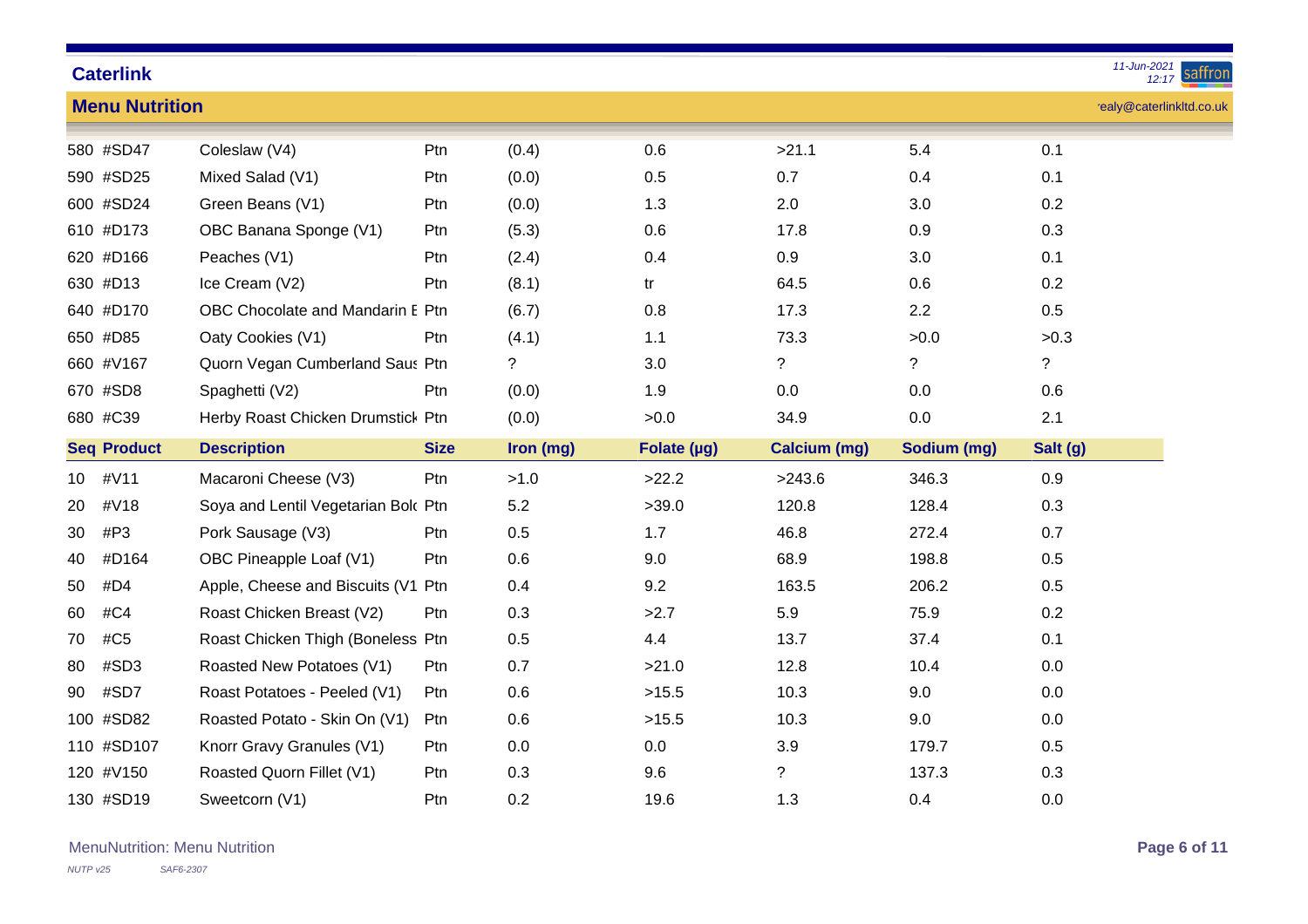| <b>Caterlink</b> |  |
|------------------|--|

| <b>Menu Nutrition</b> | realy@caterlinkltd.co.uk             |     |      |       |        |        |      |  |  |  |  |
|-----------------------|--------------------------------------|-----|------|-------|--------|--------|------|--|--|--|--|
| 140 #SD18             | Peas (V1)                            | Ptn | 0.9  | 15.5  | 18.5   | 2.0    | 0.0  |  |  |  |  |
| 150 #SD27             | Cauliflower (V1)                     | Ptn | 0.2  | 24.0  | 9.5    | 3.5    | 0.0  |  |  |  |  |
| 160 #SD35             | Cabbage                              | Ptn | 0.1  | 17.5  | 19.5   | 2.5    | 0.0  |  |  |  |  |
| 170 #SD12             | Fresh Mixed Seasonal Vegetab Ptn     |     | 0.4  | 10.8  | 14.7   | 6.9    | 0.0  |  |  |  |  |
| 180 #C45              | Chicken Tikka Masala (Diced) (. Ptn  |     | 1.5  | >18.5 | 52.0   | 54.3   | 0.1  |  |  |  |  |
| 190 #SD84             | 50/50 Long Grain & Wholemeal Ptn     |     | 0.2  | 4.4   | 12.0   | 3.5    | 0.0  |  |  |  |  |
| 200 #V108             | Lentil and Sweet Potato Curry (' Ptn |     | 3.3  | >38.2 | 55.0   | 114.9  | 0.3  |  |  |  |  |
| 210 #SD20             | Broccoli (V1)                        | Ptn | 0.3  | 17.0  | 17.5   | 3.0    | 0.0  |  |  |  |  |
| 220 #SD28             | Carrots (V1)                         | Ptn | 0.2  | 4.0   | 15.5   | 14.5   | 0.0  |  |  |  |  |
| 230 #D199             | OBC Marble Sponge (V1)               | Ptn | 0.6  | 8.8   | 64.9   | >192.7 | >0.5 |  |  |  |  |
| 240 #F1               | MSC Salmon Fish Fingers (V1)         | Ptn | 0.5  | 9.8   | 9.1    | 187.9  | 0.5  |  |  |  |  |
| 250 #F6               | MSC Fish Fingers (V1)                | Ptn | 0.4  | 20.9  | 15.0   | 261.7  | 0.7  |  |  |  |  |
| 260 #V49              | Wholemeal Cheese and Tomato Ptn      |     | >1.0 | >29.7 | >166.8 | 252.5  | 0.6  |  |  |  |  |
| 270 #SD5              | Chips (Fryer or Oven) (V1)           | Ptn | 0.6  | 18.4  | 11.7   | 25.9   | 0.1  |  |  |  |  |
| 280 #SD22             | Baked Beans (V1)                     | Ptn | 0.7  | 14.5  | 21.0   | 95.0   | 0.2  |  |  |  |  |
| 290 #D40              | Chocolate Cocoa Cookies (V3) Ptn     |     | >0.4 | >3.1  | >44.9  | >154.0 | >0.4 |  |  |  |  |
| 300 #P19              | Phat Naked Sausage Roll 4 incl Ptn   |     | 1.0  | 1.8   | 54.9   | 519.3  | 1.3  |  |  |  |  |
| 310 #V160             | 20% PB Tomato Sauce Base (\ Ptn      |     | 1.3  | >19.3 | 32.7   | 195.6  | 0.5  |  |  |  |  |
| 320 #SD11             | Pasta (Shells) (V2)                  | Ptn | 0.8  | 5.6   | 27.8   | 5.6    | 0.0  |  |  |  |  |
| 330 #B38              | Cottage Pie/ Beef and Onion Pi Ptn   |     | >2.7 | >40.1 | >42.7  | 224.1  | 0.6  |  |  |  |  |
| 340 #V41              | Chickpea & Vegetable Hotpot (\ Ptn   |     | 1.5  | >35.5 | 41.2   | 22.6   | 0.1  |  |  |  |  |
| 350 #T1               | Roast Turkey (V1)                    | Ptn | 0.5  | 10.2  | 6.6    | 54.0   | 0.1  |  |  |  |  |
| 360 #B4               | Roast Beef (V2)                      | Ptn | 0.9  | 4.8   | 1.7    | 22.4   | 0.1  |  |  |  |  |
| 370 #P5               | Roast Gammon (V2)                    | Ptn | 0.3  | 1.3   | 3.8    | 502.7  | 1.3  |  |  |  |  |
| 380 #P10              | <b>Roast Pork Shoulder</b>           | Ptn | 0.4  | 1.3   | 2.5    | 30.3   | 0.1  |  |  |  |  |
| 390 #C48              | Sausage Pasta Bake (Chicken) Ptn     |     | >1.3 | >17.7 | >84.3  | 370.8  | 0.9  |  |  |  |  |

MenuNutrition: Menu Nutrition **Page 7 of 11**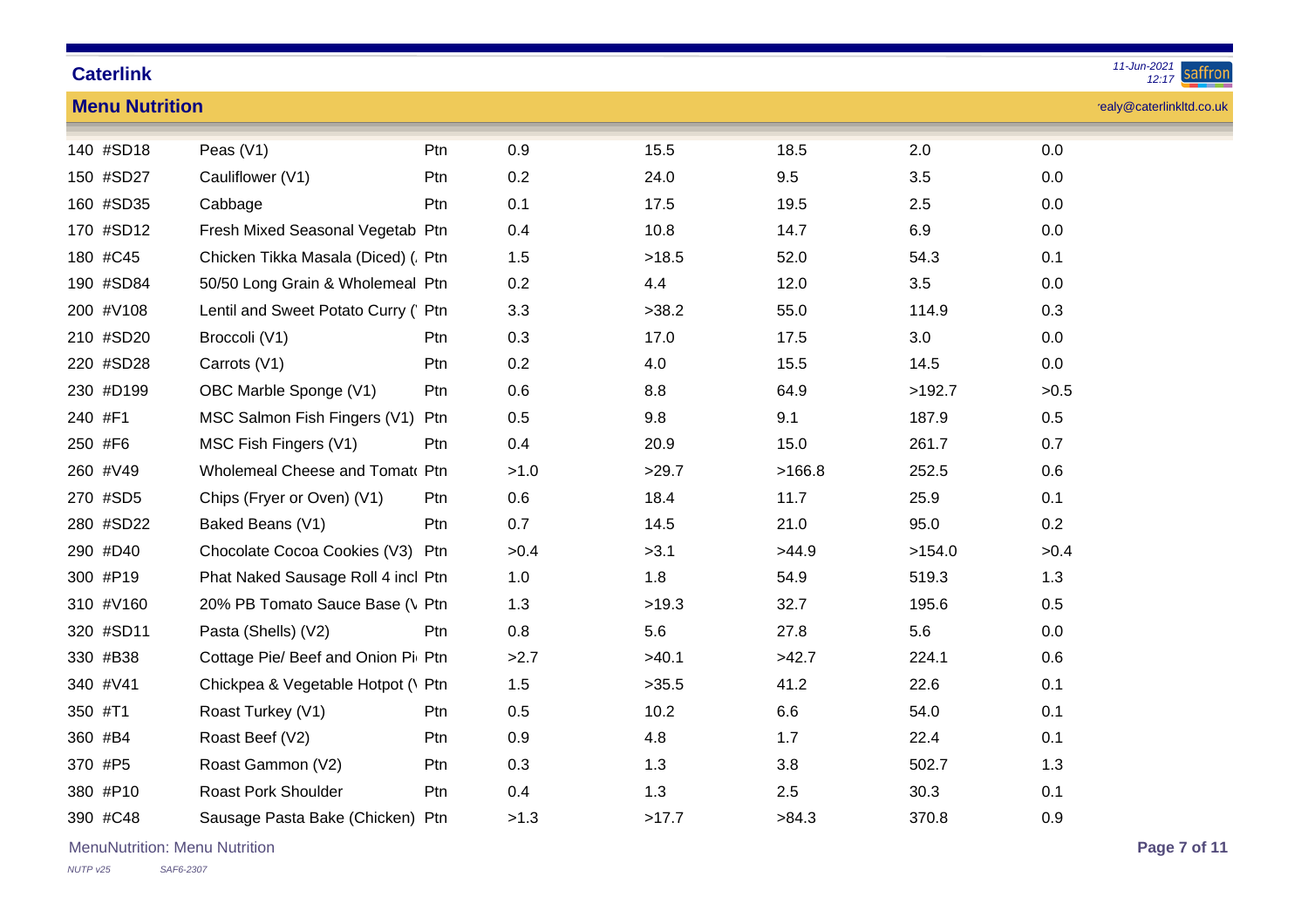| <b>Caterlink</b>      |                                    |            |             |             |        |        | 11-Jun-2021<br>saffron<br>12:17 |
|-----------------------|------------------------------------|------------|-------------|-------------|--------|--------|---------------------------------|
| <b>Menu Nutrition</b> |                                    |            |             |             |        |        | realy@caterlinkltd.co.uk        |
| 400 #SD50             | Garlic Flavoured Bread (made)      | Ptn        | 0.4         | >0.3        | 3.5    | 53.4   | 0.1                             |
| 410 #V62              | Chickpea Aloo Chaat (V2)           | <b>Ptn</b> | 1.0         | >9.4        | 26.7   | 23.4   | 0.1                             |
| 420 #F3               | Fish in Batter (V1)                | Ptn        | $\tilde{?}$ | $\tilde{?}$ | ?      | 169.0  | 0.4                             |
| 430 #V24              | Red Pepper and Cheese Frittat: Ptn |            | 0.9         | >44.5       | 293.6  | 290.7  | 0.7                             |
| 440 #D71              | Apple Crumble (V3)                 | <b>Ptn</b> | >1.1        | >8.7        | >34.3  | 155.4  | 0.4                             |
| 450 #D2               | Custard Sauce (V4)                 | Ptn        | 0.0         | 6.5         | 85.7   | 46.1   | 0.1                             |
| 460 #D198             | OBC Chocolate Drizzle Cake (V Ptn  |            | 0.9         | 9.6         | 66.6   | >191.2 | >0.5                            |
| 470 #D9               | Pear and Ginger Slice (V1)         | Ptn        | 0.6         | 8.7         | 76.8   | 112.6  | 0.3                             |
| 480 #D194             | Orange and Lemon Shortbread Ptn    |            | >0.3        | >4.8        | >29.0  | 101.4  | 0.3                             |
| 490 #V5               | French Bread Cheese and Tom Ptn    |            | 1.3         | >28.9       | 270.3  | 403.1  | 1.0                             |
| 500 #SD88             | BBQ Baked Beans (V2)               | Ptn        | 0.7         | 14.7        | 21.5   | 113.9  | 0.3                             |
| 510 #C21              | Chicken & Sweetcorn Pie (Puff Ptn  |            | >0.8        | >16.3       | >58.7  | 318.1  | 0.8                             |
| 520 #SD2              | New Potatoes (Steamed or Boil Ptn  |            | 0.7         | 25.2        | 13.2   | 3.6    | 0.0                             |
| 530 #V161             | Phat Mexican Bean Vegan Roll Ptn   |            | 1.0         | 12.6        | 25.2   | 117.9  | 0.3                             |
| 540 #SD6              | Potato Wedges (Made & Oven I Ptn   |            | 0.6         | >16.9       | 10.3   | 8.6    | 0.0                             |
| 550 #B15              | Chilli Con Carne (APP) (V4)        | Ptn        | 1.9         | >18.8       | 30.0   | 225.6  | 0.6                             |
| 560 #V51              | Broccoli Pasta Bake (V2)           | Ptn        | >1.9        | >31.8       | >282.3 | 350.0  | 0.9                             |
| 570 #V138             | Five Bean Chilli (V2)              | Ptn        | 1.3         | >18.7       | 23.5   | 83.8   | 0.2                             |
| 580 #SD47             | Coleslaw (V4)                      | <b>Ptn</b> | 0.2         | 12.6        | 15.7   | >3.6   | >0.0                            |
| 590 #SD25             | Mixed Salad (V1)                   | Ptn        | 0.1         | 24.6        | 9.8    | 3.7    | 0.0                             |
| 600 #SD24             | Green Beans (V1)                   | Ptn        | 0.5         | 29.0        | 30.5   | tr     | tr                              |
| 610 #D173             | OBC Banana Sponge (V1)             | Ptn        | 0.6         | 10.2        | 68.5   | 198.7  | 0.5                             |
| 620 #D166             | Peaches (V1)                       | Ptn        | 0.2         | 1.0         | 2.0    | 6.0    | 0.0                             |
| 630 #D13              | Ice Cream (V2)                     | <b>Ptn</b> | 0.0         | 3.6         | 62.4   | 37.8   | 0.1                             |
| 640 #D170             | OBC Chocolate and Mandarin E Ptn   |            | 0.8         | 9.8         | 34.5   | >137.0 | >0.3                            |
| 650 #D85              | Oaty Cookies (V1)                  | Ptn        | >0.5        | >4.9        | >24.9  | 132.0  | 0.3                             |

MenuNutrition: Menu Nutrition **Page 8 of 11**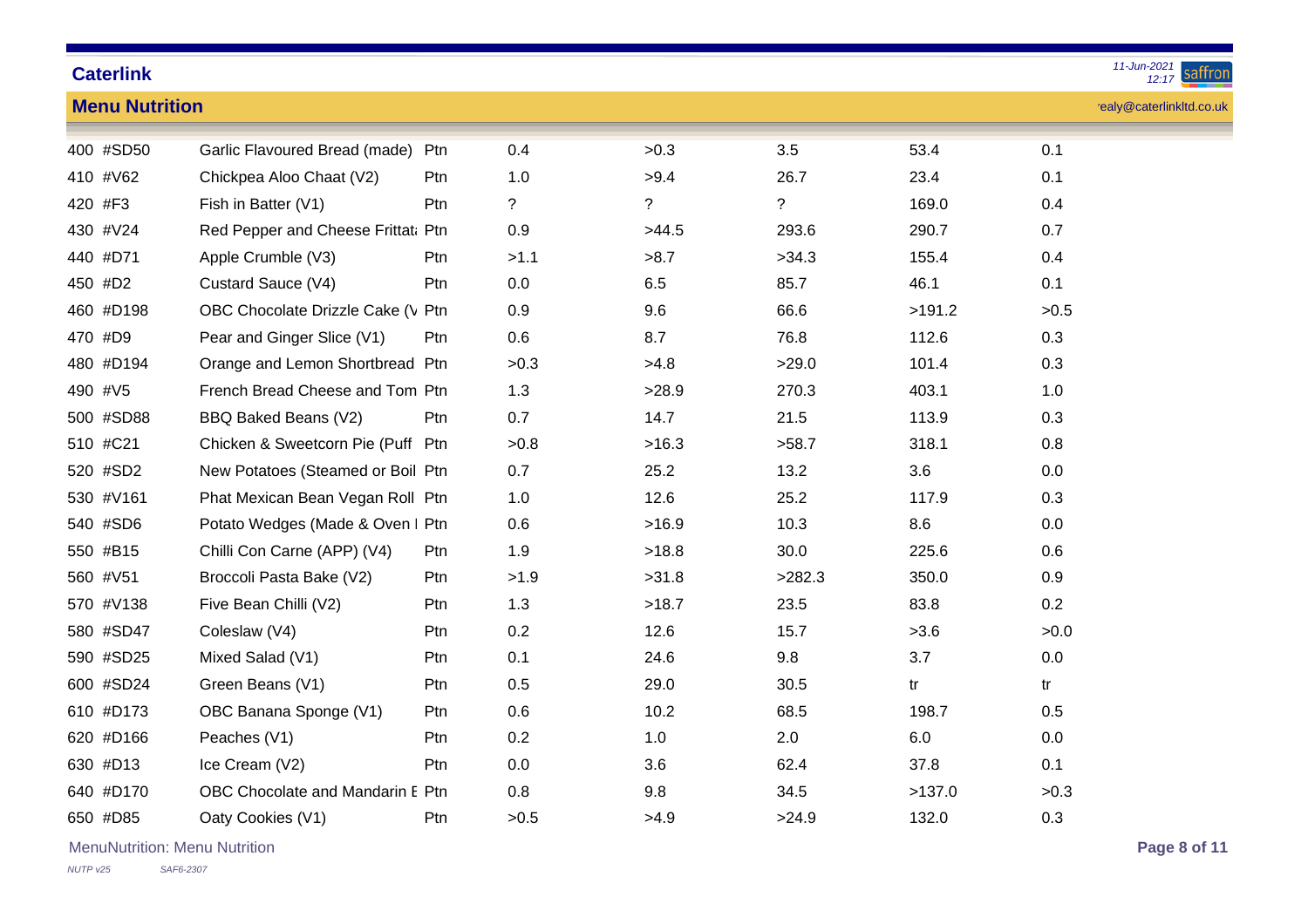*12:17 11-Jun-2021*

|                 |                       |                                      |             |                       |                 |             |       |     | . <u>.</u>               |
|-----------------|-----------------------|--------------------------------------|-------------|-----------------------|-----------------|-------------|-------|-----|--------------------------|
|                 | <b>Menu Nutrition</b> |                                      |             |                       |                 |             |       |     | realy@caterlinkltd.co.uk |
|                 | 660 #V167             | Quorn Vegan Cumberland Saus Ptn      |             | $\overline{?}$        | $\ddot{?}$      | $\tilde{?}$ | 305.0 | 0.8 |                          |
|                 | 670 #SD8              | Spaghetti (V2)                       | Ptn         | 0.8                   | 9.9             | 33.5        | 3.7   | 0.0 |                          |
|                 | 680 #C39              | Herby Roast Chicken Drumstick Ptn    |             | 1.3                   | >8.8            | 34.7        | 82.6  | 0.2 |                          |
|                 | <b>Seq Product</b>    | <b>Description</b>                   | <b>Size</b> | <b>Total suga (g)</b> | Energy (kJ (kJ) |             |       |     |                          |
| 10 <sup>°</sup> | #V11                  | Macaroni Cheese (V3)                 | Ptn         | >5.0                  | >1200.0         |             |       |     |                          |
| 20              | #V18                  | Soya and Lentil Vegetarian Bolc Ptn  |             | >8.1                  | >684.5          |             |       |     |                          |
| 30              | #P3                   | Pork Sausage (V3)                    | Ptn         | 0.6                   | 519.7           |             |       |     |                          |
| 40              | #D164                 | OBC Pineapple Loaf (V1)              | Ptn         | >6.8                  | >816.8          |             |       |     |                          |
| 50              | #D4                   | Apple, Cheese and Biscuits (V1 Ptn   |             | 2.2                   | 679.9           |             |       |     |                          |
| 60              | #C4                   | Roast Chicken Breast (V2)            | Ptn         | >0.0                  | >319.8          |             |       |     |                          |
| 70              | #C5                   | Roast Chicken Thigh (Boneless Ptn    |             | 0.0                   | 499.3           |             |       |     |                          |
| 80              | #SD3                  | Roasted New Potatoes (V1)            | Ptn         | >1.1                  | >308.7          |             |       |     |                          |
| 90              | #SD7                  | Roast Potatoes - Peeled (V1)         | Ptn         | >1.2                  | >373.2          |             |       |     |                          |
|                 | 100 #SD82             | Roasted Potato - Skin On (V1)        | Ptn         | >1.2                  | >373.2          |             |       |     |                          |
|                 | 110 #SD107            | Knorr Gravy Granules (V1)            | Ptn         | >0.2                  | >75.6           |             |       |     |                          |
|                 | 120 #V150             | Roasted Quorn Fillet (V1)            | Ptn         | 0.2                   | 140.5           |             |       |     |                          |
|                 | 130 #SD19             | Sweetcorn (V1)                       | Ptn         | 3.3                   | 143.6           |             |       |     |                          |
|                 | 140 #SD18             | Peas $(V1)$                          | Ptn         | 3.0                   | 149.5           |             |       |     |                          |
|                 | 150 #SD27             | Cauliflower (V1)                     | Ptn         | 1.2                   | 61.0            |             |       |     |                          |
|                 | 160 #SD35             | Cabbage                              | Ptn         | 1.6                   | 34.5            |             |       |     |                          |
|                 | 170 #SD12             | Fresh Mixed Seasonal Vegetab Ptn     |             | 2.2                   | 78.2            |             |       |     |                          |
|                 | 180 #C45              | Chicken Tikka Masala (Diced) (. Ptn  |             | >4.0                  | >460.1          |             |       |     |                          |
|                 | 190 #SD84             | 50/50 Long Grain & Wholemeal Ptn     |             | 0.1                   | 624.6           |             |       |     |                          |
|                 | 200 #V108             | Lentil and Sweet Potato Curry (' Ptn |             | >13.1                 | >570.2          |             |       |     |                          |
|                 | 210 #SD20             | Broccoli (V1)                        | Ptn         | 0.8                   | 60.0            |             |       |     |                          |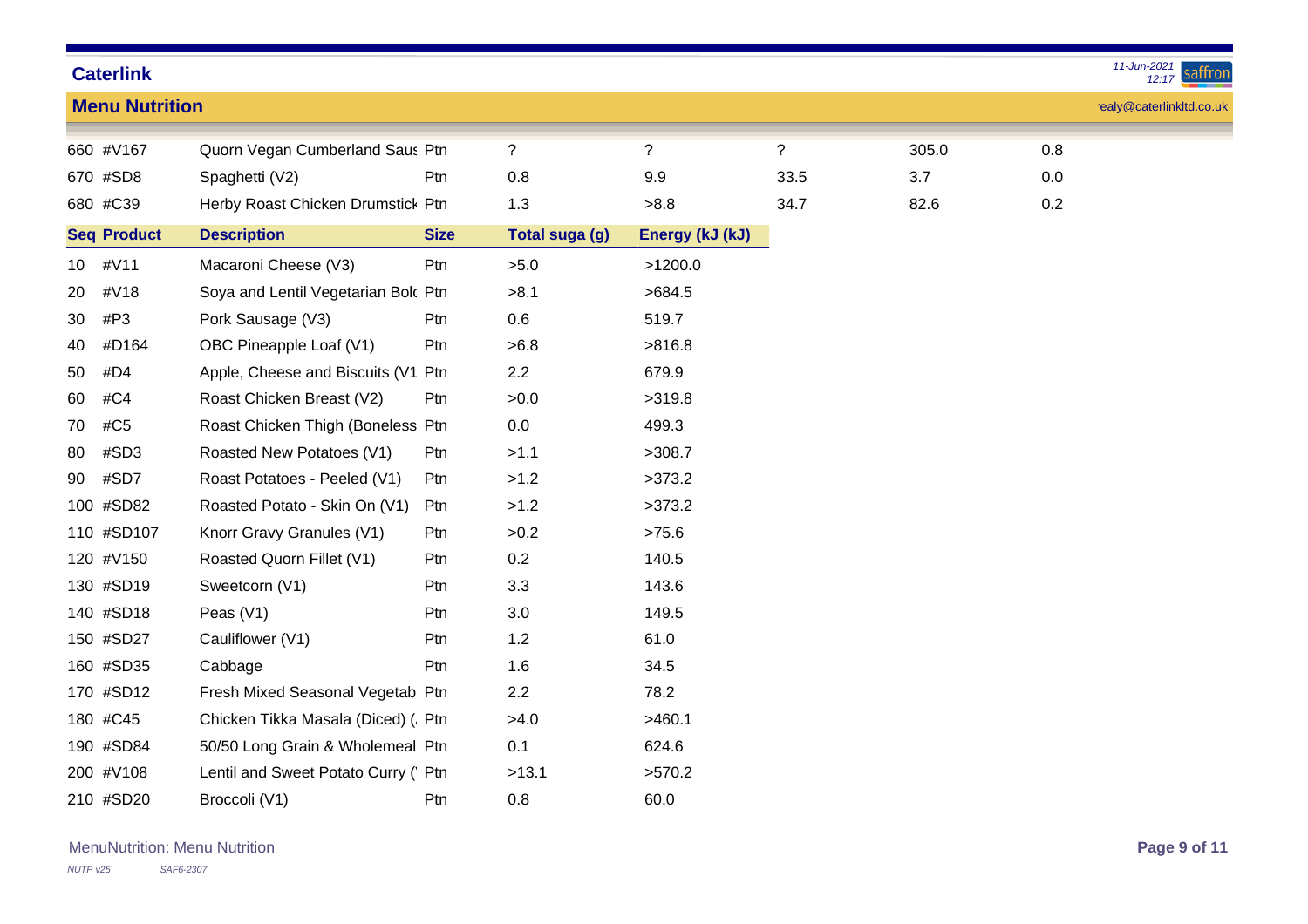**Menu Nutrition**

|                      | Ptn        | 2.8  | 61.5   |
|----------------------|------------|------|--------|
| oonge (V1)           | Ptn        | >5.4 | >781.5 |
| ish Fingers (V1) Ptn |            | 0.7  | 677.3  |
| ers (V1)             | <b>Ptn</b> | 0.9  | 585.3  |
| eese and Tomat‹ Ptn  |            | 2.3  | >730.0 |
| MVen) (V1)           | Ptn        | በ ጸ  | 667 2  |

realy@caterlinkltd.co.uk

|         | 220 #SD28 | Carrots (V1)                          | Ptn             | 2.8  | 61.5        |
|---------|-----------|---------------------------------------|-----------------|------|-------------|
|         | 230 #D199 | OBC Marble Sponge (V1)                | Ptn             | >5.4 | >781.5      |
| 240 #F1 |           | MSC Salmon Fish Fingers (V1) Ptn      |                 | 0.7  | 677.3       |
|         | 250 #F6   | MSC Fish Fingers (V1)                 | <b>Ptn</b>      | 0.9  | 585.3       |
|         | 260 #V49  | <b>Wholemeal Cheese and Tomat Ptn</b> |                 | 2.3  | >730.0      |
|         | 270 #SD5  | Chips (Fryer or Oven) (V1)            | Ptn             | 0.8  | 667.2       |
|         | 280 #SD22 | Baked Beans (V1)                      | <b>Ptn</b>      | 1.7  | 160.0       |
|         | 290 #D40  | Chocolate Cocoa Cookies (V3) Ptn      |                 | >4.9 | >316.0      |
|         | 300 #P19  | Phat Naked Sausage Roll 4 incl Ptn    |                 | 1.2  | 1320.3      |
|         | 310 #V160 | 20% PB Tomato Sauce Base (\ Ptn       |                 | >9.4 | >317.8      |
|         | 320 #SD11 | Pasta (Shells) (V2)                   | <b>Ptn</b>      | 0.7  | 691.5       |
|         | 330 #B38  | Cottage Pie/ Beef and Onion Pil Ptn   |                 | >5.8 | >867.6      |
|         | 340 #V41  | Chickpea & Vegetable Hotpot (\ Ptn    |                 | >4.8 | >527.0      |
| 350 #T1 |           | Roast Turkey (V1)                     | Ptn             | 0.0  | 420.6       |
|         | 360 #B4   | Roast Beef (V2)                       | P <sub>tn</sub> | 0.0  | 250.2       |
|         | 370 #P5   | Roast Gammon (V2)                     | Ptn             | 0.0  | 362.5       |
|         | 380 #P10  | <b>Roast Pork Shoulder</b>            | Ptn             | 0.0  | 211.4       |
|         | 390 #C48  | Sausage Pasta Bake (Chicken) Ptn      |                 | >5.0 | >893.8      |
|         | 400 #SD50 | Garlic Flavoured Bread (made) Ptn     |                 | >0.3 | >3.3        |
|         | 410 #V62  | Chickpea Aloo Chaat (V2)              | P <sub>tn</sub> | >1.9 | >238.7      |
|         | 420 #F3   | Fish in Batter (V1)                   | Ptn             | 0.3  | $\tilde{?}$ |
|         | 430 #V24  | Red Pepper and Cheese Frittat: Ptn    |                 | >3.7 | 836.5       |
|         | 440 #D71  | Apple Crumble (V3)                    | P <sub>tn</sub> | 11.2 | >752.2      |
|         | 450 #D2   | Custard Sauce (V4)                    | Ptn             | 4.4  | >217.0      |
|         | 460 #D198 | OBC Chocolate Drizzle Cake (V Ptn     |                 | >6.4 | >822.3      |
|         | 470 #D9   | Pear and Ginger Slice (V1)            | Ptn             | >8.2 | >761.5      |

MenuNutrition: Menu Nutrition **Page 10 of 11**